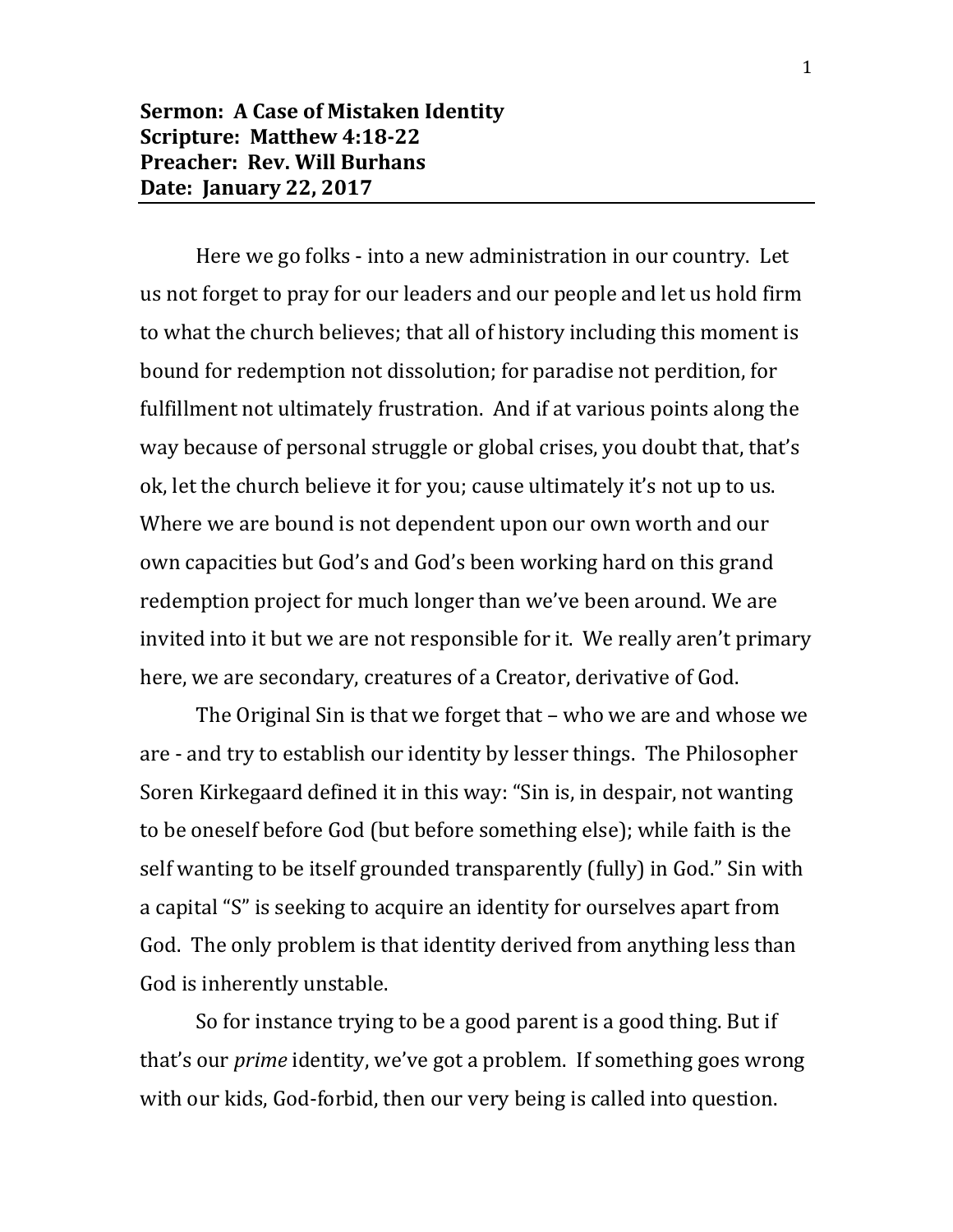This over-identification is a strong temptation for any parent but a particularly gnarly one for primary caregivers while their spouse goes out and has another setting with which his or her identity can be derived. But that's no less a predicament – when our job is who we are - I am a minister, I am a doctor, I am a lawyer, I am a teacher. And we foster total identification of self with the work we do when we ask one another upon meeting "what do you do?" I find in certain circles that my response to that question can be a conversation killer. "So, Will, what do you do?" I'm a minister." And the conversation grinds to a halt right there. "ohhhhh," they say. And I don't know what they are thinking but my guess is that they are going back over the conversation we just had to see if they said a curse word or something inappropriate!

In any case, if the work we do is our *essential* identity, we've got a problem. What happens when we lose our job? What happens when we fail at our job? What happens when we cannot find the job we most want? What happens when society respects and honors some jobs and demeans others? What happens then to our sense of self? What we do of course defines us to some extent but it is not ultimately who we are.

We also tend to base our identities not just on what we do but how we behave and who we believe ourselves to be. I am kind, I am helpful, I am busy, I am smart. If our identity is based upon something even as good as being a moral person, it is still as problematic as any other mistaken identity, because when we fail to be morally upright, which we all do, or when we realize that we have ulterior motives for our moral behavior, then our identity is shaken, our sense of self rattled, sometimes profoundly. Or if we base our identity on our religion, on being a faithful person, then again, when we fail to be faithful, which we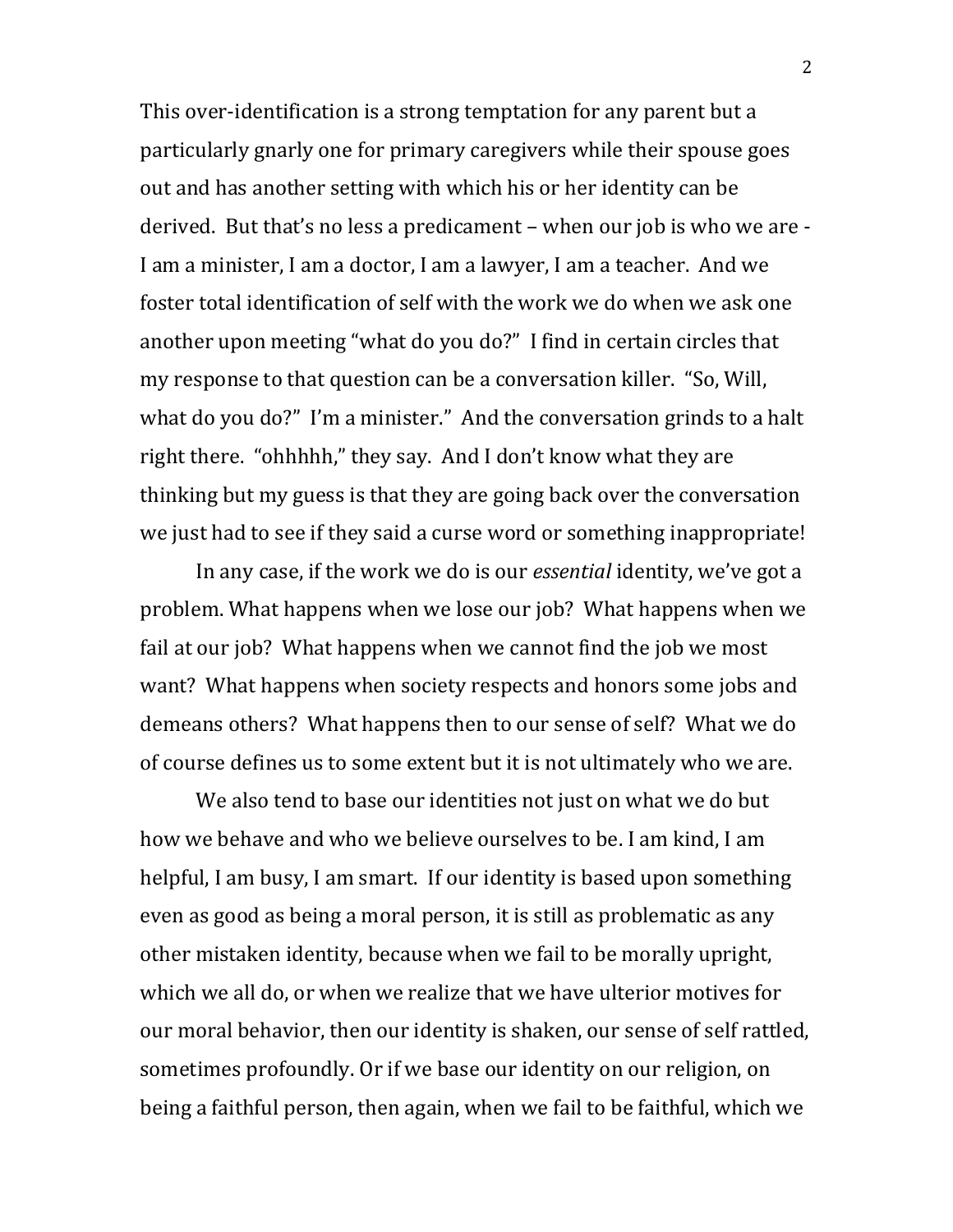always will at some point, and when our churches and our church leaders are revealed as sinful or corrupt, then the foundation we have rested sure on for our identity is upended, we lose our footing and are lost. If we fully identify our selves with much of anything, we set ourselves up because what happens when that flimsy or insubstantial foundation for our identity meets the inevitability of failure and disappointment is we either go to shame or blame, shame in ourselves or blame of others. For when our identities are unstable, we tend to bolster and shore up those identities over and against others. I did my best as a parent and he is simply hateful and ungrateful! I was a model employee and my boss was evil. I am moral and those people are immoral monsters. I am a Christian who believes and lives the truth and they are Muslims who are wrong and their beliefs false. I am anti-Trump so I am righteous and Trump supporters are awful people or visa versa.

We have to be seriously careful there, in particular, these days to be overly identified with our political party, because it's so easy to go to pride, blame or despair. We are justified and victorious and "the giant of our dreams" or we are crushed and defeated, the dwarf of our fears (to quote a poem from Dr. Richard Beauvais), but none of it truly has any bearing on our essential selves and it's an illusion to believe it does.

So what do we do if most everything, actually every-*thing* that we base our identity on is ephemeral and fleeting and leads us to self-focus and shame or rivalry with others? We look to establish our identity in the One who made our identity in the first place, our Creator, the One in whose image we are made. That is our only salvation.

Jesus came walking along the Sea of Galilee and called to the disciples. They were fishermen, out fishing for their living and likely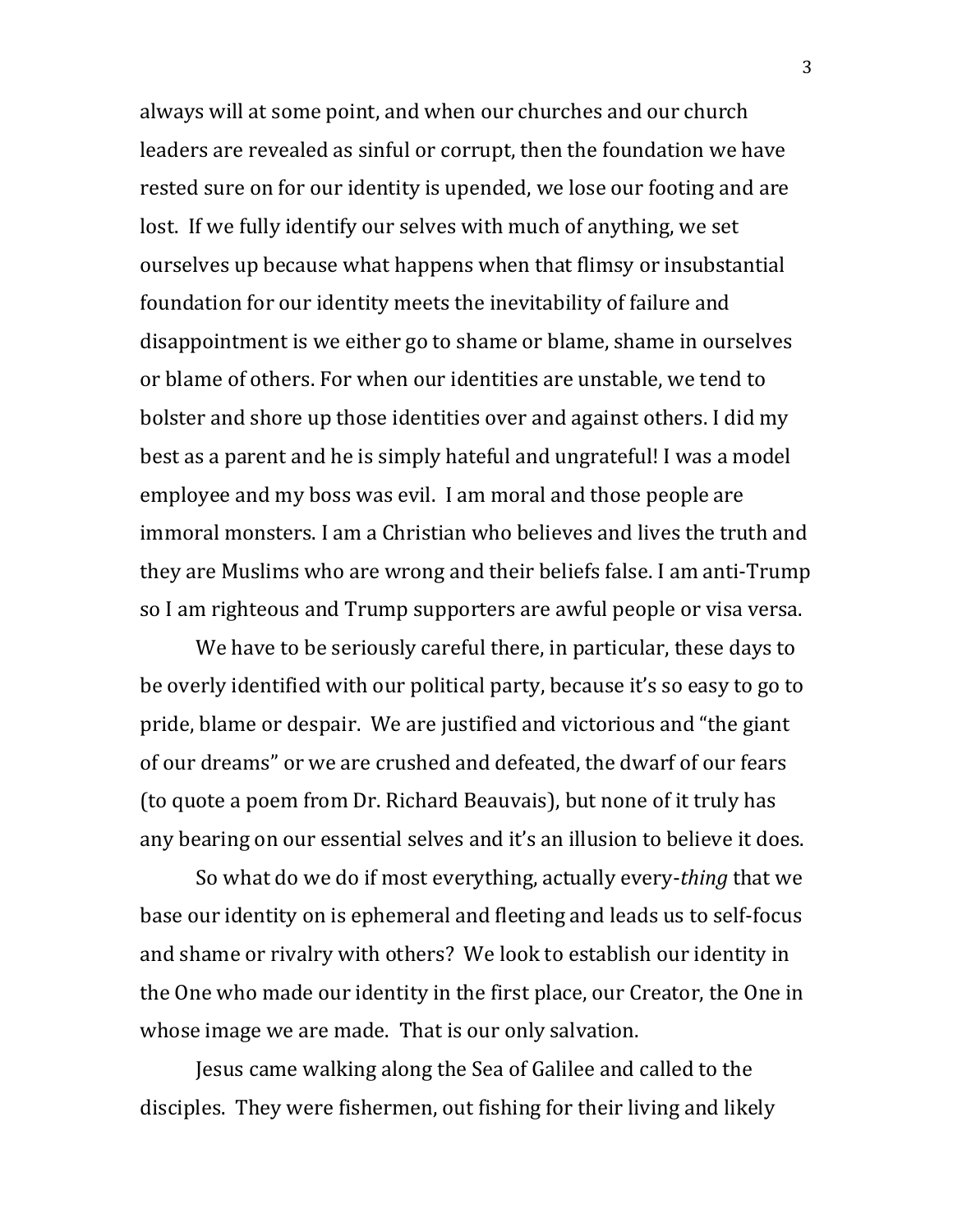overly identified with their work. That is why it is so remarkable that when Jesus called, they simply left what they were doing and followed. Jesus didn't say "hey, you can make more money over this way" or "you can get fame on this path" or "I've got a more interesting job that will engage your skills more fully". He just said "come" and they had an intuitive sense that whatever they had built their identity on before fishing, village life, their particular family or tribe, their fight against Rome - was thin and transitory before this man. Somehow they must have known intuitively that he held their true identity which was deeper and bigger and more transcendent than anything they had known up to that point. So they just up and left without a second thought!

And man were their lives upended and re-ordered. Oh, they still were under the sway of mistaken identities, as we all are, like when James and John asked to sit at Jesus' right hand in heaven. They still got off track at times with their disordered desires but in the end they realized that their identity was no longer based on those lesser things but on Jesus alone. As one of the early Apostles, Paul of Tarsus, described it, "Somehow, it is no longer I who lives but it is Christ who lives in me." That was the experience of those who came to know the resurrected Jesus in their lives. Suddenly his or her identity was no longer tied to anything but Him and it was profoundly liberating.

That was then and this is now and yet the resurrected Christ is no less present here and now, to you and me, than he was then and there, to all of them. When people speak of and experience of Christ, a giving of their lives to Jesus this is what they refer to - an experience of their old mistaken identities being given over and finding their true identity